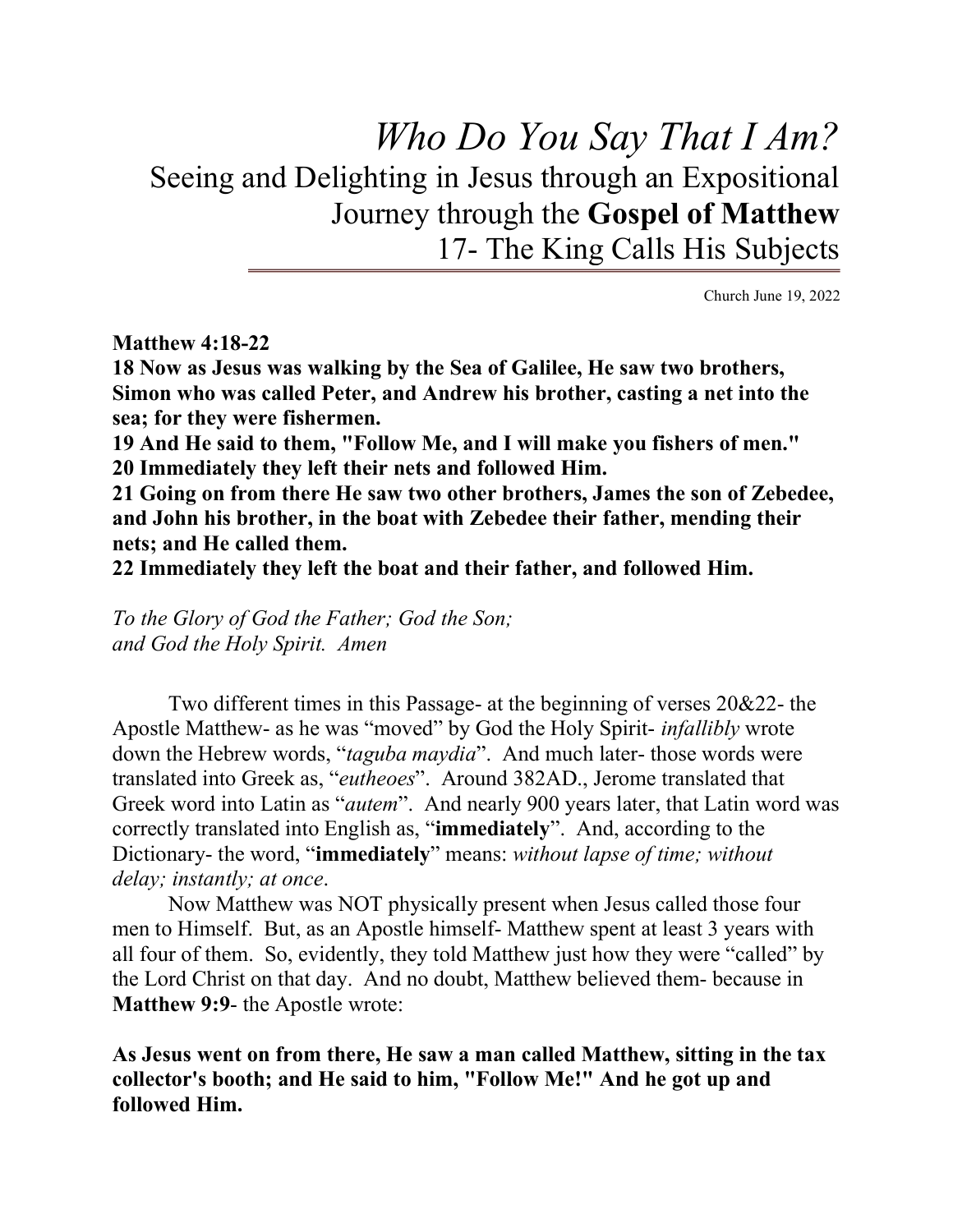… which is very similar to how those four fishermen responded.

So, Matthew was personally aware of how Jesus saves sinners and calls them to Himself- because he personally experienced the Miracle of the New Birth himself.

And Matthew wrote this down- so that his Jewish brethren would understand this as well. And now, 21 Centuries later- we need to grasp this amazing Momentas it will teach us another important aspect of both Salvation and the Character of God Himself.

So, this is the Passage that illustrates just how Conversion happens with Jesus in the New Covenant. It is amazing; astounding; powerful; transformative; supernatural; and miraculous. And it is also "Sovereign".

Now we need to understand that everyone under the Old Covenant had to experience Conversion as well. Nobody was saved by keeping the Law of Godprecisely because no human born of woman (besides Jesus) can keep the Lawperfectly. But nobody was ever saved under the Old Covenant by simply being born Jewish either. Everybody who has ever been saved; or who is saved today; or who will ever be saved- is saved the very SAME way: BY Grace and THROUGH Faith. Nobody under the Old Covenant was saved by his own Works- and nobody is saved today by Works. We can't earn or deserve or be entitled to Salvationbecause that negates God's Grace. So, we need to realize that nobody was saved under the Old Covenant by circumcising the flesh of their foreskin and nobody was saved by attempting to keep the Ten Commandments- again, because NO human CAN keep them.

But we must also understand that nobody initiates or causes the New Birtheven though many teach that. And there is a reason why we can't initiate our own Salvation. In Ephesians 2:1-9 we read:

1 And you were dead in your trespasses and sins,

2 in which you formerly walked according to the course of this world, according to the prince of the power of the air, of the spirit that is now working in the sons of disobedience.

3 Among them we too all formerly lived in the lusts of our flesh, indulging the desires of the flesh and of the mind, and were by nature children of wrath, even as the rest.

4 But God, being rich in mercy, because of His great love with which He loved us,

5 even when we were dead in our transgressions, made us alive together with Christ (by grace you have been saved),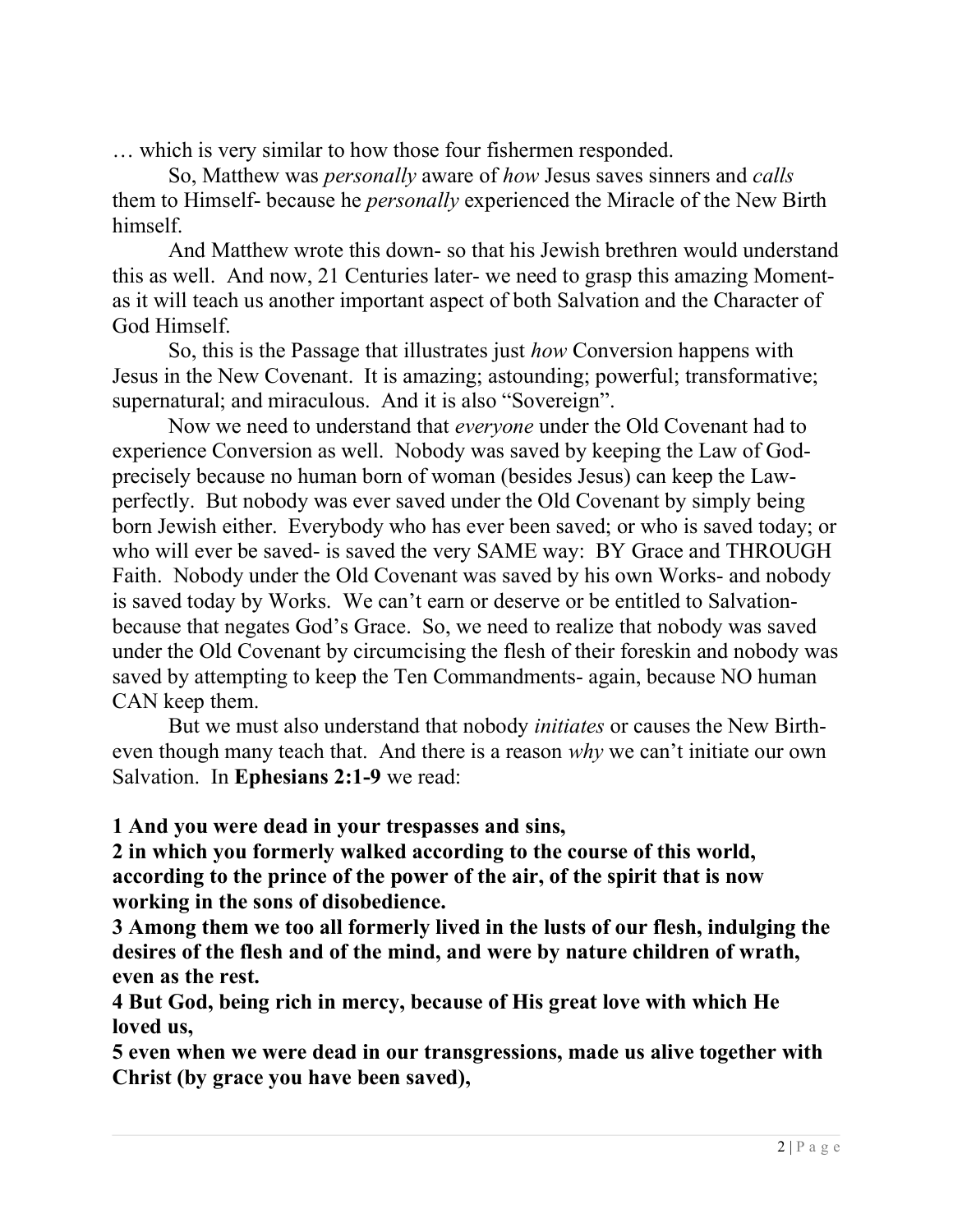6 and raised us up with Him, and seated us with Him in the heavenly places in Christ Jesus,

7 so that in the ages to come He might show the surpassing riches of His grace in kindness toward us in Christ Jesus.

8 For by grace you have been saved through faith; and that not of yourselves, it is the gift of God;

9 not as a result of works, so that no one may boast.

Now there are many Sermons in these 9 verses. But suffice it to say that the Reason we CANNOT initiate our own Salvation is because of what verses 1-3 says:

And you were dead in your trespasses and sins, in which you formerly walked according to the course of this world, according to the prince of the power of the air, of the spirit that is now working in the sons of disobedience. Among them we too all formerly lived in the lusts of our flesh, indulging the desires of the flesh and of the mind, and were by nature children of wrath, even as the rest.

… and this illustrates WHY we MUST be born again.

Notice that the Apostle taught that "we" were in a particular "Condition" or "State of Being" *prior* to our Salvation. He called it,

#### "dead in your trespasses and sins"

... which is simply another way of understanding what being "Lost"; or "Fallen"; or "*Unsaved*" is all about.

And then look again at the last phrase in the Passage. Not only were we spiritually dead- we also were:

## … by nature children of wrath, even as the rest.

So, "BY NATURE" not "by our actions"- we were "children of God's Wrath"- even as the rest- or in other words- just like everybody else. So, we were NOT innocent. We were guilty and we were underneath the Wrath of God. And then verses 5-7 says,

even when we were dead in our transgressions, made us alive together with Christ (by grace you have been saved), and raised us up with Him, and seated us with Him in the heavenly places in Christ Jesus, so that in the ages to come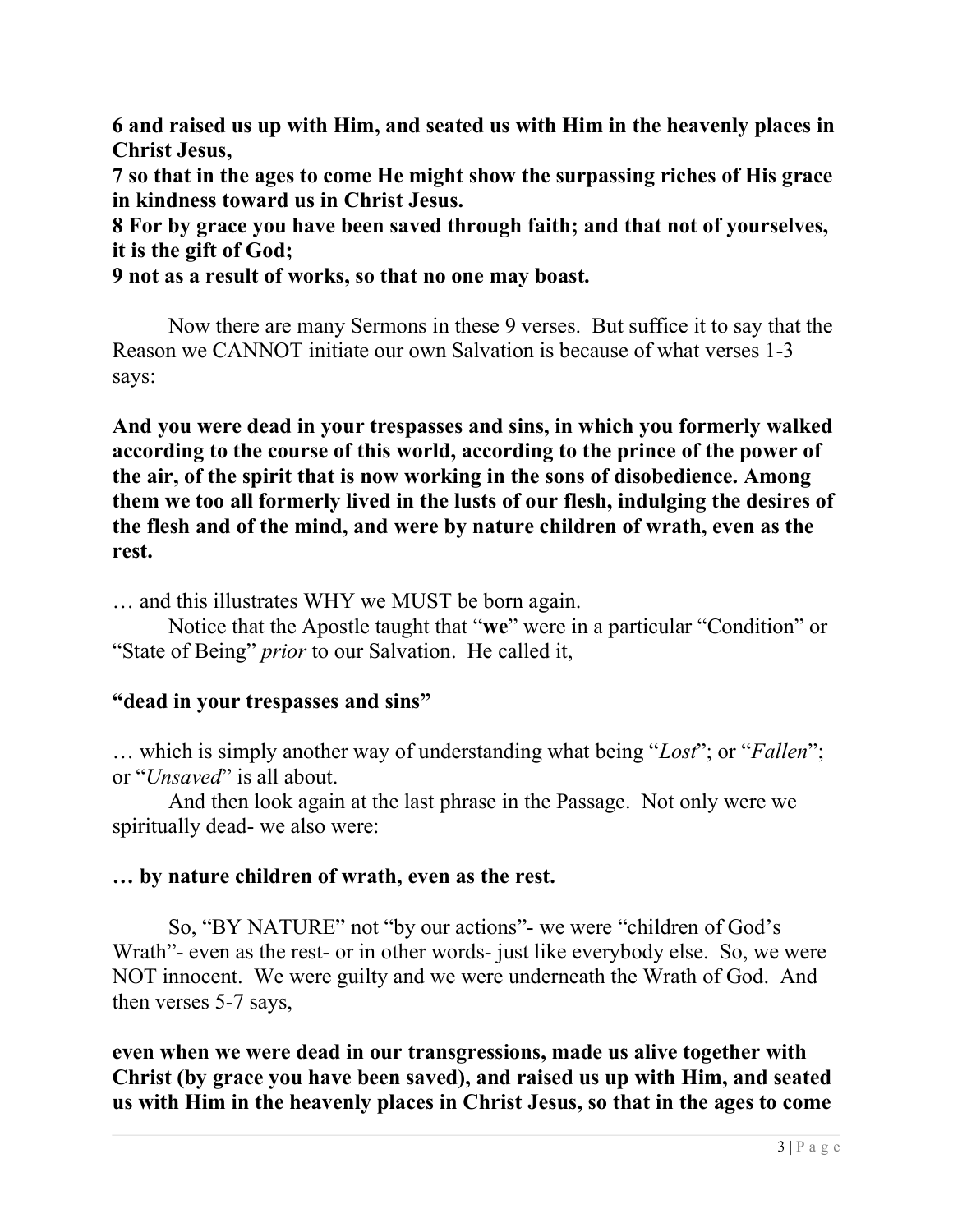## He might show the surpassing riches of His grace in kindness toward us in Christ Jesus.

So, this says, "even though it was true that we were spiritually dead in our Sins- God made us alive together with Jesus…"

And the point is that we were NOT "*spiritually* Sick"; nor were we "spiritually Hindered". We weren't merely "Impaired" or simply "Separated from God". The Apostle Paul wrote here that, before we were saved- we were "spiritually DEAD". Stone-cold DEAD! We had NO spiritual Life in us! None! And this is why the various Commands of God did NOT produce this new, spiritual Life.

As lost people- we CAN'T obey the Commands of God- like love and obey God. And neither can we obey Instructions from church leaders like "take the first" step" or "pray" or "believe." We can't hear these Commands and we certainly can't obey them in our Lost Condition.

So, instead of more Commands or Instructions- what we needed was a new heart and a new spirit. What we needed was new, spiritual LIFE! And that is why we needed to be born again; and why being born again MUST come first-BEFORE we are justified; and why God alone MUST initiate this new Birth.

Now many within the modern church teach, "we must believe in order to be born again." And it is this mantra that helps to confuse being "born again" with being "justified" or even "saved." The New Birth is a Sovereign Act of God alone- as He comes to the lost person- while the person is dead in Sin- and He sovereignly and powerfully gives that individual- eyes to see; ears to hear; and a heart that is both willing and able to believe.

 And with those new eyes- he sees the Beauty and Importance of Jesus. And with those new ears- he hears the Sound of Amazing Grace; and with that new heart- he is granted with the "Gift of Repentance" and the Gift of "saving Faith." And so, AFTER he has been born again- this individual repents of his Sin and trusts in Jesus and in His finished Work and he is then "Justified". He is forgiven and made Righteous. But he could not have done any of that- if he hadn't already been born again.

So, how we should understand the New Birth is that it MUST come BEFORE Justification. So, we do NOT believe in order to be born again. We are born again in order that we may believe.

And this new spiritual Birth was like our own natural Birth- in the sense that we didn't initiate it or cause it. We couldn't- we were dead. So, unless God comes to us FIRST and, by His Grace- sovereignly, powerfully, supernaturally, and miraculously gives us this new, spiritual Life- we are doomed to stay spiritually dead.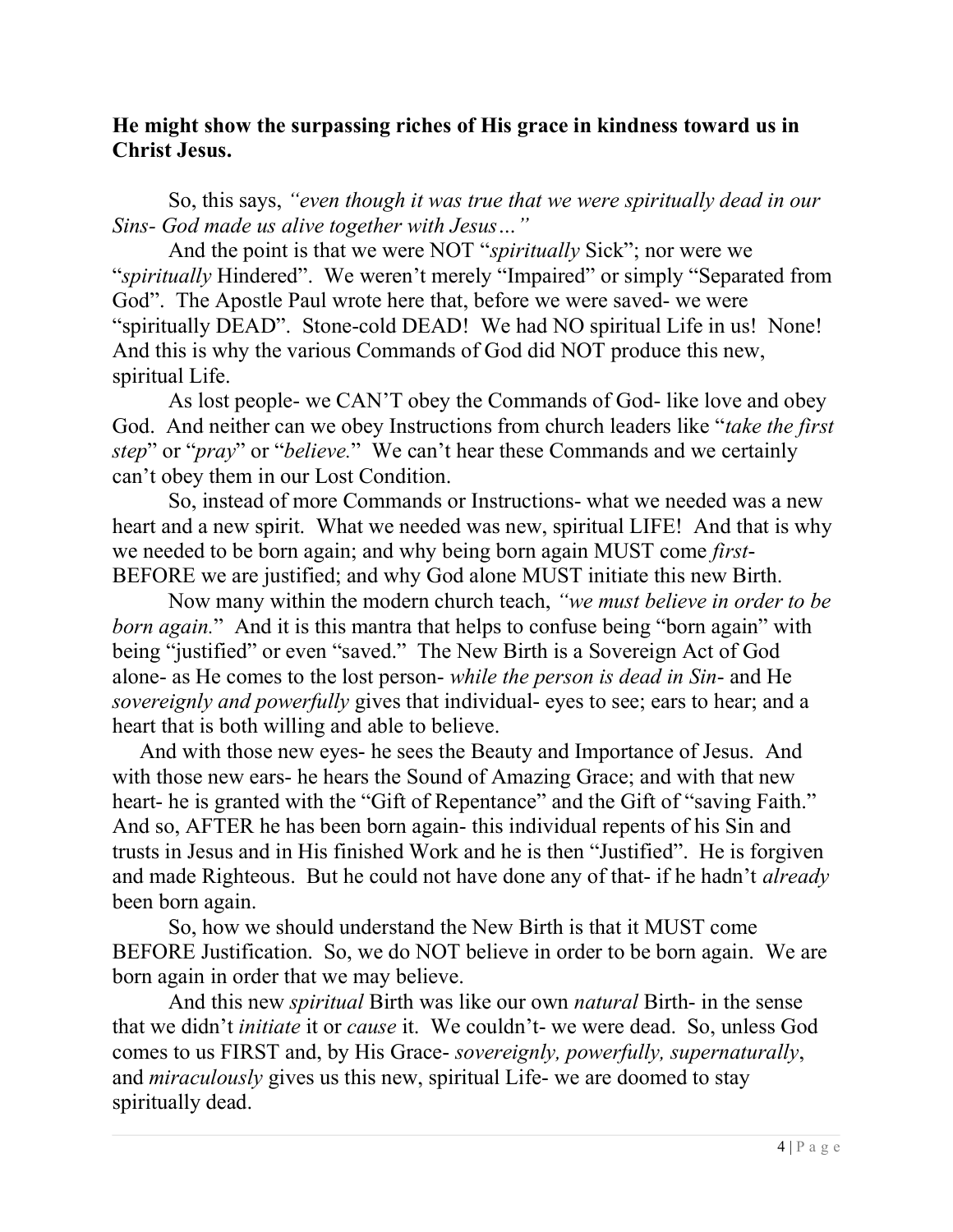The main difference in Salvation under the New Covenant as opposed to the Old was that they were saved BY the Grace of God and THROUGH the Gift of saving Faith- in God; whereas today, we are saved BY the Grace of God and THROUGH the Gift of saving Faith- in JESUS.

So, it's NOT enough anymore to simply believe in God. Satan and the fallen angels believe very strongly in God- so much so that they shudder (James 2:19). Yet they aren't saved. But now that Jesus has brought in the New Covenant through His Life; Death; and Resurrection- whoever will be saved today- MUST believe in Jesus: that He was born of a Virgin; lived a sinless Life; died a vicarious Death; and rose the third day. They MUST confess with their mouths that Jesus is God Almighty in human flesh- and they MUST believe in their heart that God raised Jesus from the dead- or they will die in their Sins! And that is true of both Jews and Gentiles.

But do not be so foolish to think that all the New Covenant Salvation is- is a few religious Statements to memorize and repeat. It isn't. Saying these things and truly believing these things is NOT possible outside of a powerful and miraculous Working of God the Holy Spirit in the mind and heart of the individual. Please look at what the Apostle Paul taught about this from 1Corinthians 12:2&3:

2 You know that when you were pagans, you were led astray to the mute idols, however you were led.

3 Therefore I make known to you that no one speaking by the Spirit of God says, "Jesus is accursed"; and no one can say, "Jesus is Lord," except by the Holy Spirit.

So, without a powerful; effectual; supernatural; and miraculous MOVE of God inside the lost individual by God the Holy Spirit- to give him that Knowledge and Desire and Ability to believe and confess

these things- he would NEVER believe. So, it is the powerful Working of God the Holy Spirit- through the Miracle of the New Birth that causes Belief.

Once again, the further we travel in the Gospel of Matthew- we will see where every issue of Salvation involves a supernatural and miraculous MOVE of God the Holy Spirit- on, in, through, and with the individual.

Now there are many within the modern church, who understand the "Call" of God on their lives to very narrowly involve being "called" into the Ministryeither locally as a Pastor or Elder; or into other Nations as a Missionary.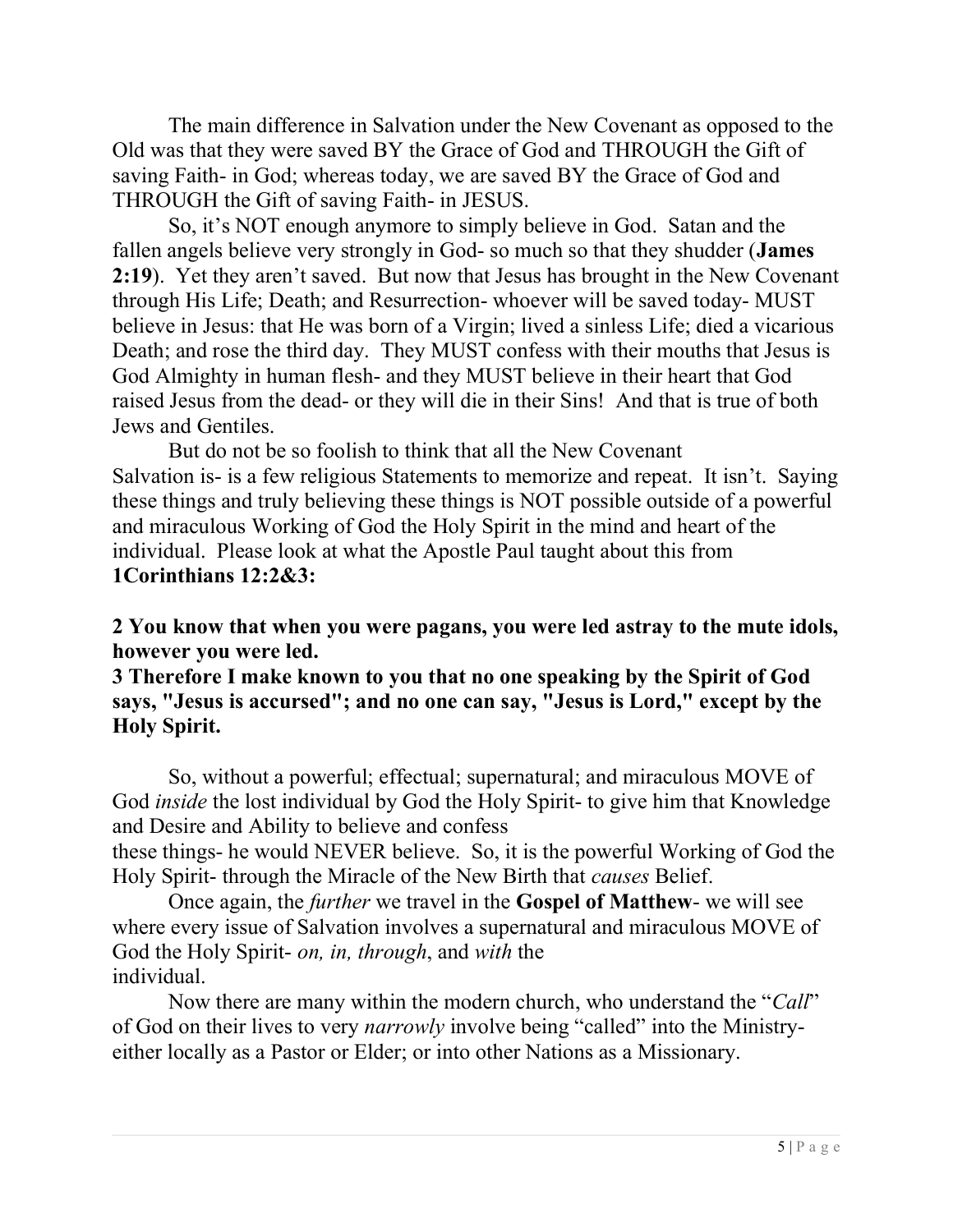But the Reality is that the Bible illustrates the Concept of God's "Call" on the lives of sinners- to pertain to Salvation- *much more often* than it does to explain how we enter into a particular Ministry.

So, the Bible teaches that lost rebels are "Called" to Salvation by God- even as already saved people are "Called" to become a Pastor or a Missionary. And the Divine Calling to Salvation is also taught in Scripture to be "Effective" or "Effectual" or "Irresistible". So, the "Call" of God on an individual to save them is CERTAIN; it is GOING TO HAPPEN; it is GUARANTEED. And we see here in Matthew 4- that ALL who will hear and answer the Call of God to Salvation-MUST then obey and follow Jesus.

#### Matthew 4:19&20

And He said to them [Andrew and Simon Peter], "Follow Me, and I will make you fishers of men." Immediately they left their nets and followed Him.

… and …

## Matthew 4:22

## Immediately they [James and John] left the boat and their father, and followed Him.

In both Examples, we have two groups of Fishermen- going about their normal, daily work- with no thought or hint of anything spiritual. And suddenly, Jesus calls to them and in both cases says, "Follow Me"- and then Matthew uses that interesting word, "IMMEDIATELY". So, immediately, these men left their nets; their boats; their livelihood; and, in the case of James and John- even their Father- and they began to

follow Jesus.

So, the first thing I want to try to unpack for you today is the concept of "Following Jesus". Twice in this Passage- Jesus issued a Divine Command for sinful human beings to "Follow Me". Now to "Follow" in this sense- is to begin a Life that is dominated by an overall Desire and Ability to do three things:

- 1. To see Jesus
- 2. To love what we see
- 3. To respond to that Love- with humble and joyful Obedience

So, in order for us to actually follow Jesus *presupposes* that we have already seen Him; and that we already love what we see. So, the point I am trying to make here is that "following Jesus" is the natural and normal Response to having already seen Jesus; and already loving what we see. So, following Jesus is the same thing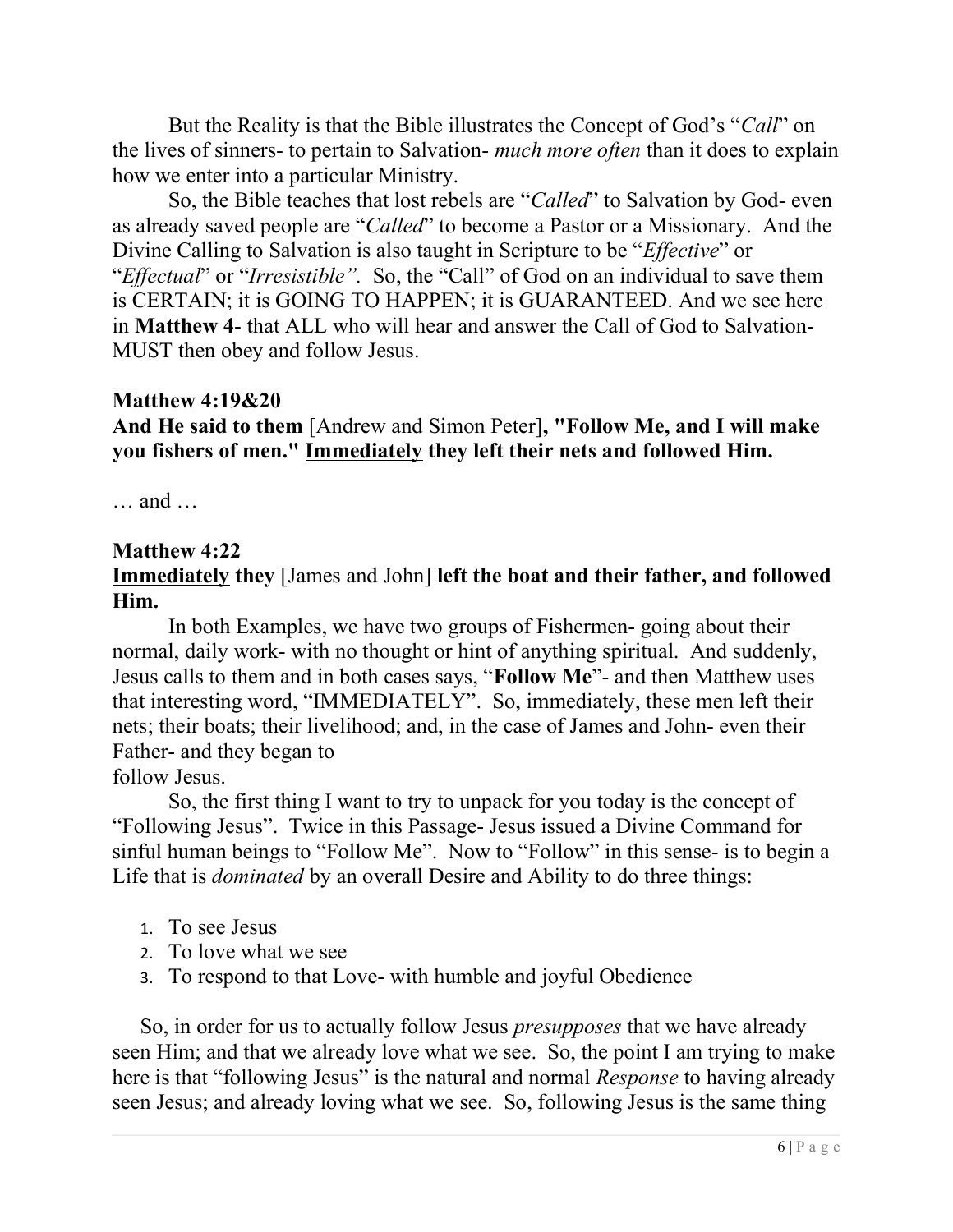as "bearing godly fruit"; or "loving Jesus"; or "walking with God"; or "obeying the Bible". Those phrases all mean the same thing.

In other words, there is no such thing as a person experiencing the Miracle of the New Birth and him not following Jesus. There is no such thing as a person being Regenerate and not bearing godly Fruit. There is no such thing as an individual being justified and not loving Jesus; or walking with God; or obeying the Bible. So, the outward, visible, tangible fruit of following Jesus- is the unmistakable Proof that an individual has already experienced the Miracle of the New Birth.

But the notion that a person can *initiate* his own Salvation and then choose *not* to follow Jesus is not described in any of the 66 Books of the Holy Bible. The idea that a lost person can walk down an aisle; or raise his hand; or pray a prayer; or sign a card- thereby getting his "ticket punched" without ever following Jesus- is an entirely manufactured concept that the Holy Bible does NOT teach. That false Teaching was invented by people, who don't believe that following Jesus is part and

parcel to being born from Above.

So, for example, we can say that these four men were born againprecisely because they immediately responded to the Call of Jesus by obeying Jesus and following Him. So, am I teaching you if these men had disobeyed the Call of God to follow Jesus- that this would have proven that they had NOT been born again? Yes, I am. Following Jesus is NOT optional to Salvation. Following Jesus is the outward manifestation that the inward Transformation has already taken place.

So, it isn't as though some born again people follow Jesus; while others, who are equally regenerate, do NOT follow. It is that following Jesus- certainly NOT perfectly- but honestly- is the unarguable Proof that this individual has, in fact, already experienced the Miracle of the New Birth. And this is what the Apostle Paul meant when he wrote this in

2Corinthians 4:1-6:

1 Therefore, since we have this ministry, as we received mercy, we do not lose heart,

2 but we have renounced the things hidden because of shame, not walking in craftiness or adulterating the word of God, but by the manifestation of truth commending ourselves to every man's conscience in the sight of God.

3 And even if our gospel is veiled, it is veiled to those who are perishing, 4 in whose case the god of this world has blinded the minds of the unbelieving so that they might not see the light of the gospel of the glory of Christ, who is the image of God.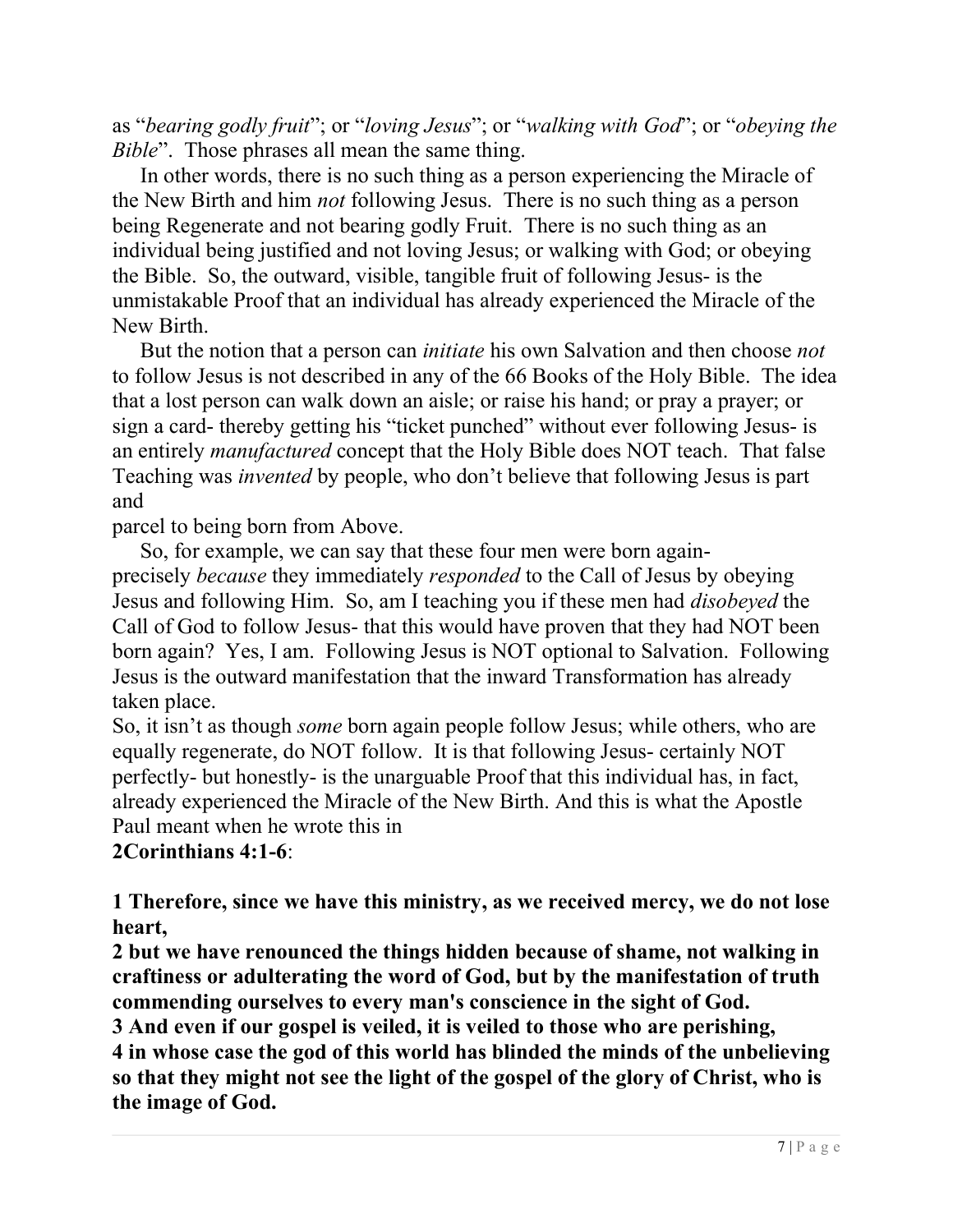5 For we do not preach ourselves but Christ Jesus as Lord, and ourselves as your bond-servants for Jesus' sake.

6 For God, who said, "Light shall shine out of darkness," is the One who has shone in our hearts to give the Light of the knowledge of the glory of God in the face of Christ.

Now Paul begins this Passage by saying, "Therefore". And that is a legal term that means: "Since everything I just told you is true- now here is the End of the Matter." And the "everything I just told you"- is found in the verses that began in 2Corinthians 1:1 and finished at the End of Chapter 3. But for time's sake- I want to zero in on what Paul said the "End of the Matter" is.

One of the "Fundamental Truths" or "Fundamental Doctrines" of the Christian Faith is found in verse 3 that says,

## And even if our gospel is veiled, it is veiled to those who are perishing,

 … so, this tells us that ALL Lost people are "spiritually Blind." They simply cannot see the Beauty and Value of Jesus. So, this "spiritual Blindness" prevents people from seeing the Glory of God; or the fullness of God- IN the Lord Jesus Christ. But even though they can't see the Glory of God in Christ they CAN see Sin and love what they see. Jesus said that what our main Problem is- is NOT that we sin- but that we LOVE the Darkness of Sin rather than the Glory of God.

#### John 3:19-21

19 "This is the judgment, that the Light has come into the world, and men loved the darkness rather than the Light, for their deeds were evil. 20 "For everyone who does evil hates the Light, and does not come to the Light for fear that his deeds will be exposed.

21 "But he who practices the truth comes to the Light, so that his deeds may be manifested as having been wrought in God."

… and even though we are conceived in our mother's womb- as being spiritually Blind- the first part of 2Corinthians 4:4 tells us that satan has a hand in this Blindness after we are born.

# in whose case the god of this world has blinded the minds of the unbelieving …

So, the devil has blinded the minds of ALL Lost people- so they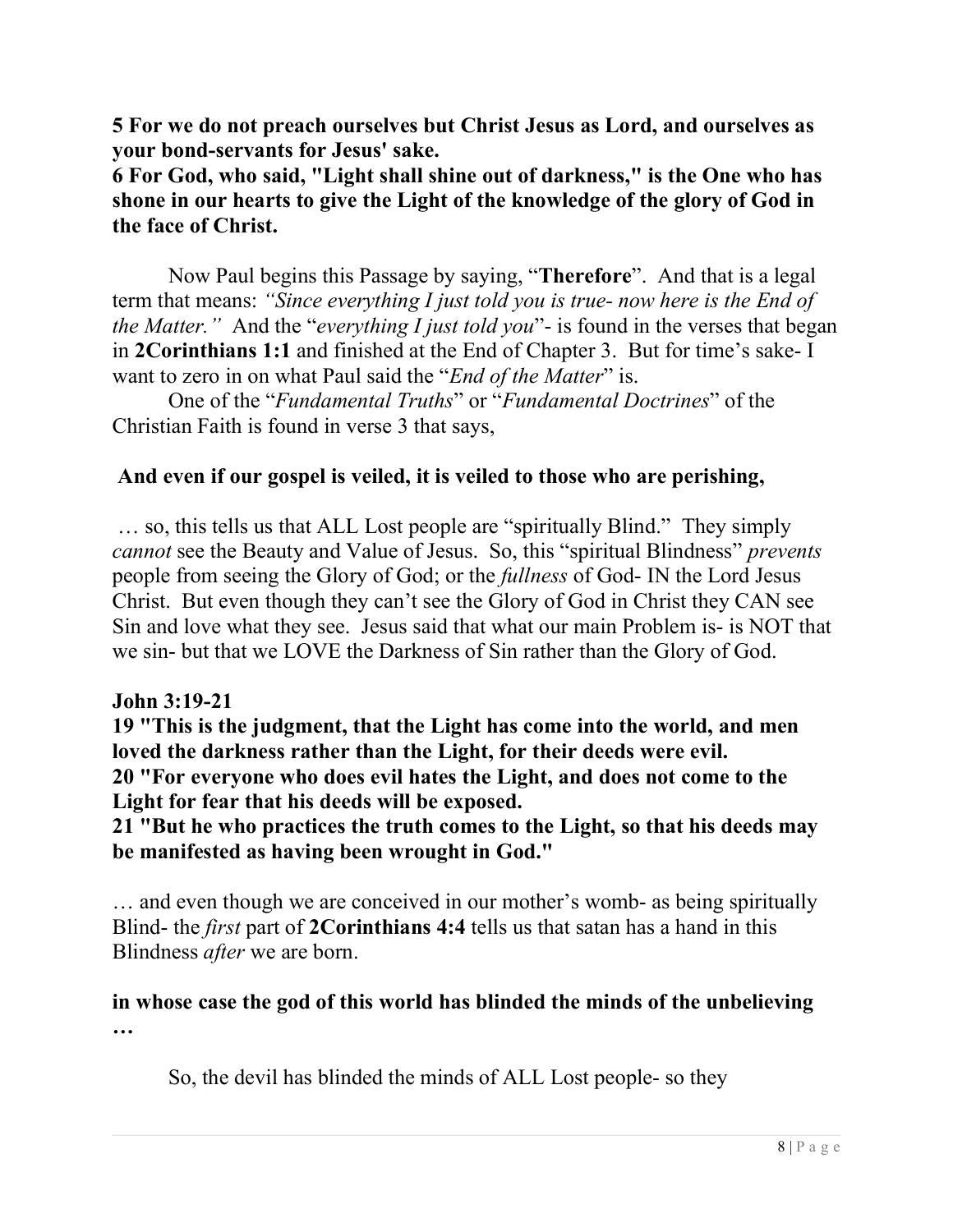will NOT see something. So, what is it that satan does NOT want anyone to see? The *last* part of verse 4 tells us:

## ... so that they might not see the light of the gospel of the glory of Christ, who is the image of God.

So, it is the "Light of the Gospel of the Glory of Jesus Christ" (Who is the Image of God the Father) that satan does NOT want lost people to see. And if the word, "Gospel" means, "Good News"- then, according to this verse- the "Good" of the Good News- is NOT: "God loves me and has a Plan for my Life." The ultimate; best; highest; and decisive "Good" of the Good News is God graciously giving us the ability to see "The Light of the Gospel of the Glory of Jesus Christ"!

And even though MOST people today don't know this- satan knows it. And so, Paul taught here that the devil works hard to "blind the minds" of the Lost- so they will NOT see the "Glory of Jesus- Who is the Image of God."

And so, verse 4 says that the Good News is NOT: "Come to Jesus so you can feel better about yourself; or so you can be an important person; or so you can hit more home runs." The Good News in verse 4 is all about "the Glory of Jesus-Who is the perfect Image of God the Father"; or as verse 6 says,

## … the Light of the knowledge of the glory of God in the face of Christ.

… which is the SAME as verse 4- only coming from God the Father's perspective.

So, satan does NOT want anyone to see; or behold; or understand; or comprehend either the "Glory of Jesus Christ, Who is the Image of God the Father"; or the "Glory of God the Father- that is BEST revealed in the Person of Jesus". So, why doesn't satan want Lost people to see or behold that Glory? Because when they do- they will IMMEDIATELY follow Jesus!

So, I would suggest to you that the Miracle of the New Birth is God the Spirit- coming to that Lost individual- WHILE HE IS STILL LOST- and *powerfully; decisively; effectually;* and *sovereignly* giving him eyes to see; ears to hear; and a soft heart that has both the Ability and Desire to believe. And what God wants that individual to see- is:

## The Light of the Gospel of the Glory of Christ- Who is the Image of God

… or …

## The Light of the knowledge of the Glory of God- in the Face of Christ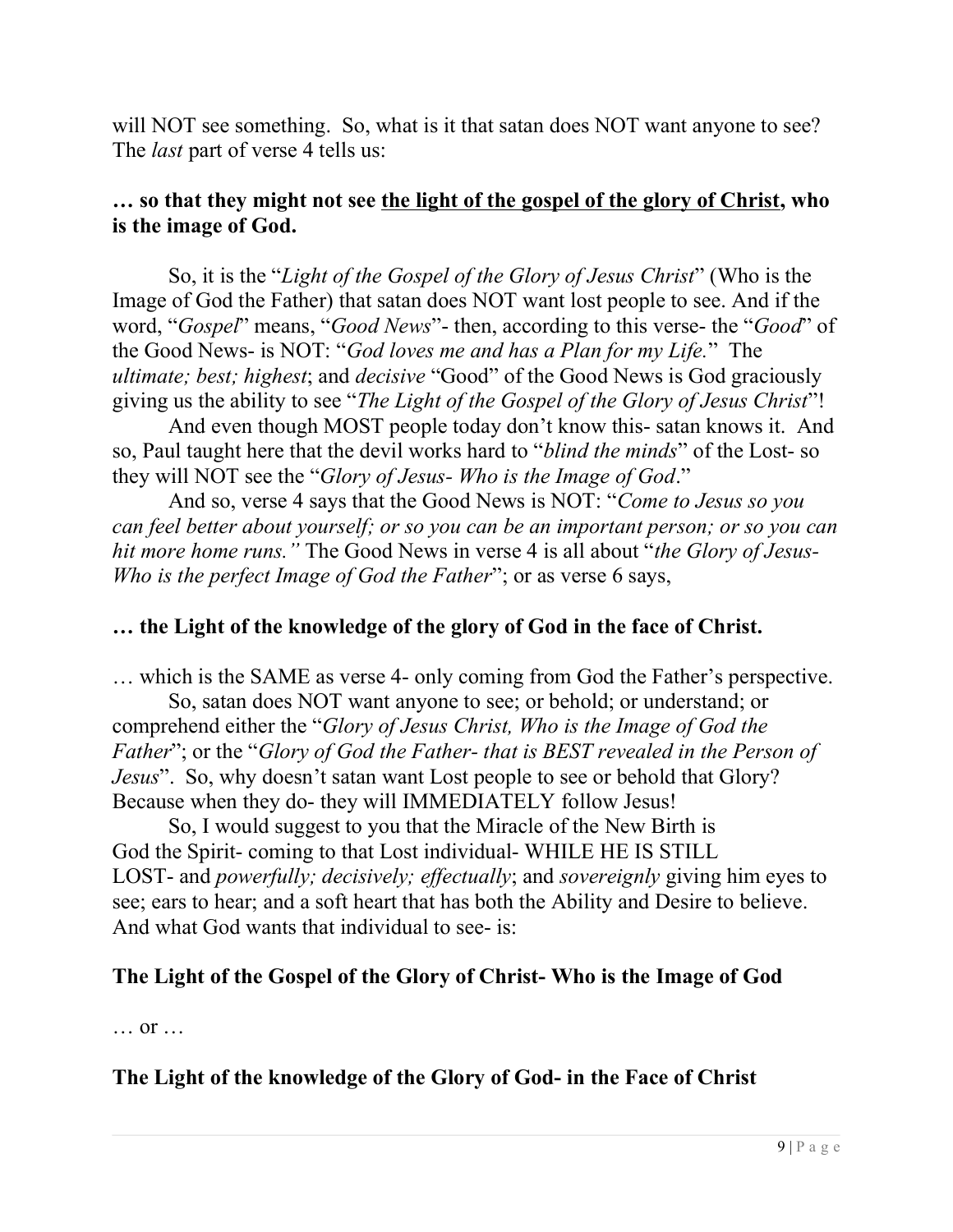… and this is what being born again- is all about.

And that tells us that the primary Goal of the New Birth is NOT that you start obeying the Commands of God. That does NOT come first. The *first* thing that happens when you have received new, spiritual Life- is that you then SEE Jesus as the very Glory of God! That is what satan blinded you from seeing in the first place.

So, your first Priority after receiving the Miracle of the New Birth- is SEEING Jesus as Glorious! You see Jesus as the Treasure of the Universe. He is more Beautiful; more Wise; more Important; more Necessary than anything elseincluding your Wife; your Children; your

possessions; even your own Life! And the New Birth causes us to see that.

And it is this "Seeing Jesus as glorious" that sovereignly creates a deep and profound Love for God that *supersedes* any other form of Love on earth. And as this Love for God begins to consume you- you begin to see Jesus as:

- $\triangleright$  The Lilly of your Valley
- > The Bright and Morning Star
- $\triangleright$  The Beautiful Rose of Sharon

… and the fairest of 10,000 to your soul!

We need to remember that ALL of the Commandments of God are summed up in two Statements:

- 1. Love God with ALL your heart, soul, mind, and strength
- 2. Love your Neighbor as yourself

These two Statements contain the *fullness* of ALL of God's Commandments. And so, we can see then- that our great Sin- is that we do NOT love God like that; and we do NOT love our Neighbor like that. So, every wrong thing we ever imagined or spoke or did- is summed up in a lack of Love for God and our Neighbor.

So, the #1 main Attribute about what it means to be "Fallen" and "lost" is that we don't love God and we don't love our Neighbor. And that means then that this Miracle of the New Birth gives us the Ability and the Desire to begin to love like this.

And it is from this God-given; God-orchestrated; God- engineered; and Godinitiated Love- where ALL of our Desire to follow and to obey is birthed. But the Love for God MUST come first- BEFORE the Obedience.

I have taught you that dead, dry, joyless Obedience does NOT glorify God. Seeing the Command to "Follow Jesus" as a Duty or an Obligation and nothing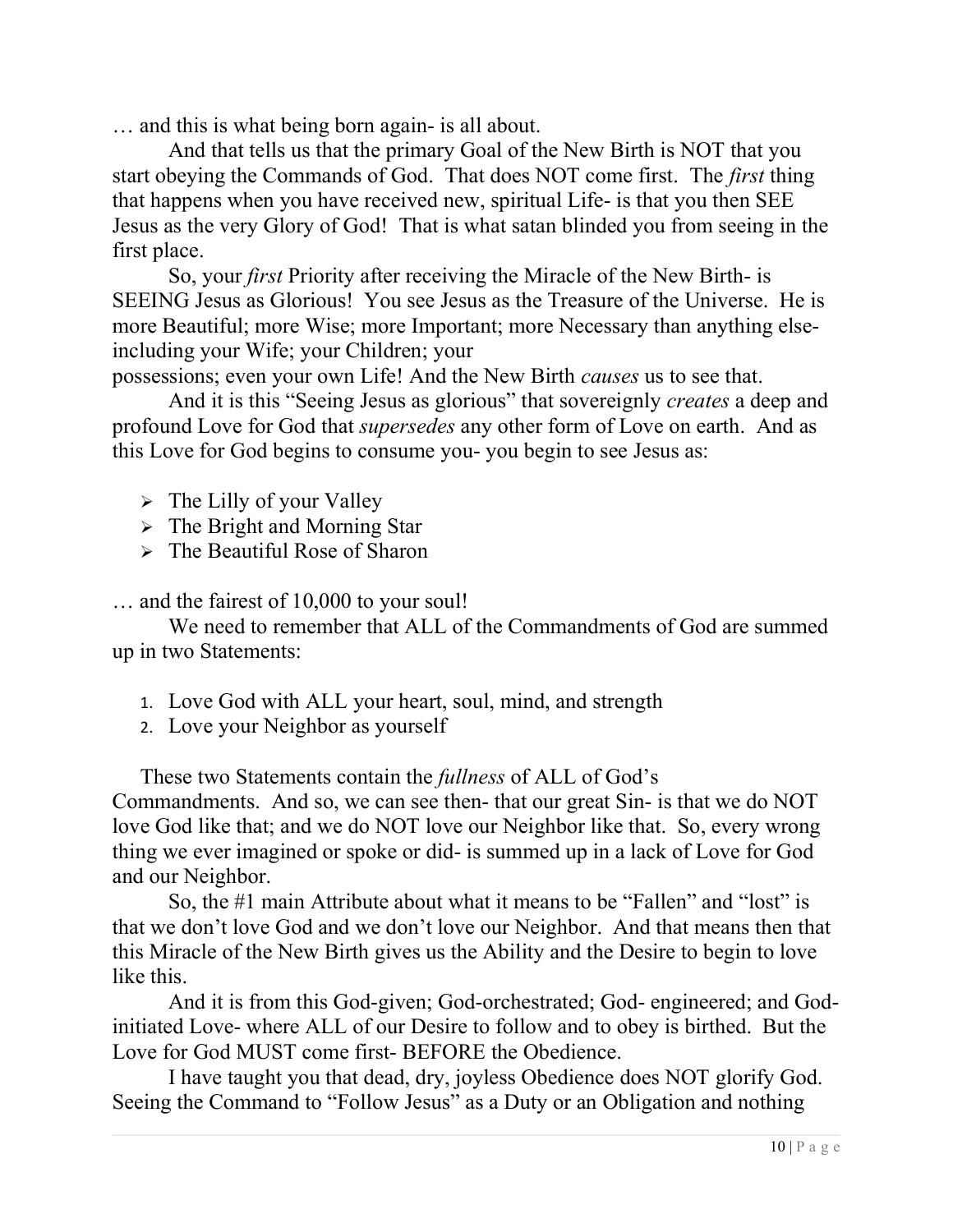more than "what we are supposed to do"- empowered by our own willpower and humanly engineered Choices- brings God no Honor. God is ONLY glorified to the extent that you DELIGHT yourself in Him. God is honored ONLY when you see that following Jesus is the Path to the fullness of your own Joy. And God looks magnificent ONLY when we struggle against the lusts of our flesh (by the Power of the indwelling Holy Spirit) to be found HUMBLY and JOYFULLY submitted to the Authority of Scripture in our daily life- all to the Glory of God!

And this is why there is such a disconnect today in the lives of the average church-goer. Their eyes have NEVER been miraculously unveiled; they have NEVER seen Jesus in His Glory; and therefore, they do not love Him more than Life itself. Because once your eyes are open and you see the Glory of God in the Face of Jesus Christ- you are ruined. You can't ever go back and "unsee" Him. And so, you copy what these four fishermen did- and you Follow Him!

In Matthew 4- we see no discussion; no debate; no hesitation; no arguing; and no dithering. Jesus simply calls them- and they came. And it didn't matter what they were doing. Both groups of unsaved men were engaged in their normal daily livelihood. They weren't in church; they weren't listening to Gospel music; and they weren't watching Christian TV. So, to them, this was just another day. Andrew and Peter were casting a net into the Sea of Galilee- which, no doubt, they had done a thousand times before. And James and John were repairing their nets with their father, Zebedee- which, no doubt, was very common for them. And Jesus walks by both groups and simply says,

#### "Follow Me"

… and verse 20 says that Andrew and Peter,

#### Immediately they left their nets and followed Him.

… while in verse 22, Matthew says that James and John responded,

#### Immediately they left the boat and their father, and followed Him.

So, Jesus called, and BOOM! They IMMEDIATELY followed Him! In mere seconds- lost and fallen fishermen experienced the Miracle of the New Birth; saw Jesus as more valuable than Life itself; left EVERYTHING behind; and began to obey and follow Him. And that is what being born again looks like.

Now I don't believe for a second that this Experience with Andrew and Peter and James and John was unique to only them. Yes, God used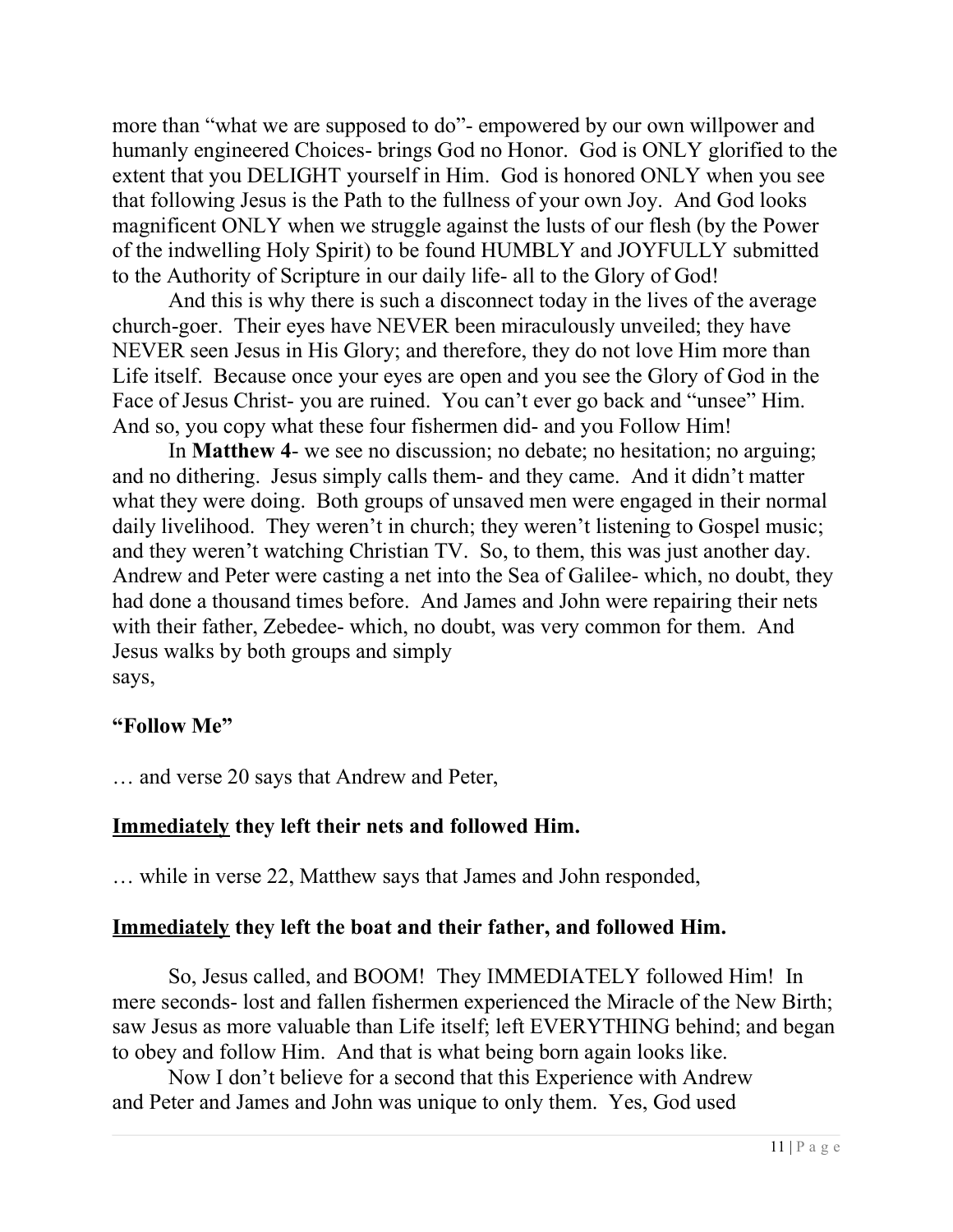them mightily and, yes, all four of them were called to be Apostles. But I believe that Matthew put this in his Gospel Record to teach the  $1<sup>st</sup>$  Century Jews- and us-NOT how unique these men were- but rather how effectual the Call of God is- IN THE NEW COVENANT- when God calls sinners to Salvation.

But we have not only been told to "Follow"- but we have also been told HOW to follow. We are NEVER told to psyche ourselves up. We are NEVER told to force ourselves to live counter to what we truly want. And we have NEVER been told to *artificially* lay the templet of a godly life over our own unconverted Flesh. Here is what Jesus Himself said in John 14:15:

#### If you love Me, you will keep My commandments.

Now people read that and then begin to teach how we should obey. But that's NOT what Jesus said. He said that loving Him MUST come FIRST- and that Obedience is nothing more than the normal and natural Response to already loving Him. Look what the Apostle John wrote in 1John 4:19:

#### We love, because He first loved us.

So, the Origination; the Initiation; the Catalyst for our Love for God- is God's Love for us- FIRST. In other words, Our Love FOR God is a Gift FROM God.

So, it is important for us to finish the famous Statement that everybody says when they go to Church,

## God saved me because He loved me.

… which is a wonderfully put "Man-centered Statement" that glorifies our own Importance to God.

So, even though it is a true Statement- we need to know that it is woefully inadequate to fully describe why God grants guilty rebels the Miracle of the New Birth. So, we need to finish that Statement by saying,

God saved me because He loved me- so that by saving me- I will love Him!

… which is a wonderful "God-centered Statement" that illustrates God's Importance to us- brought about by our eyes being opened to the Glory of Jesus! So, ultimately- God's Goal in Salvation is NOT merely that we

12 | P a g e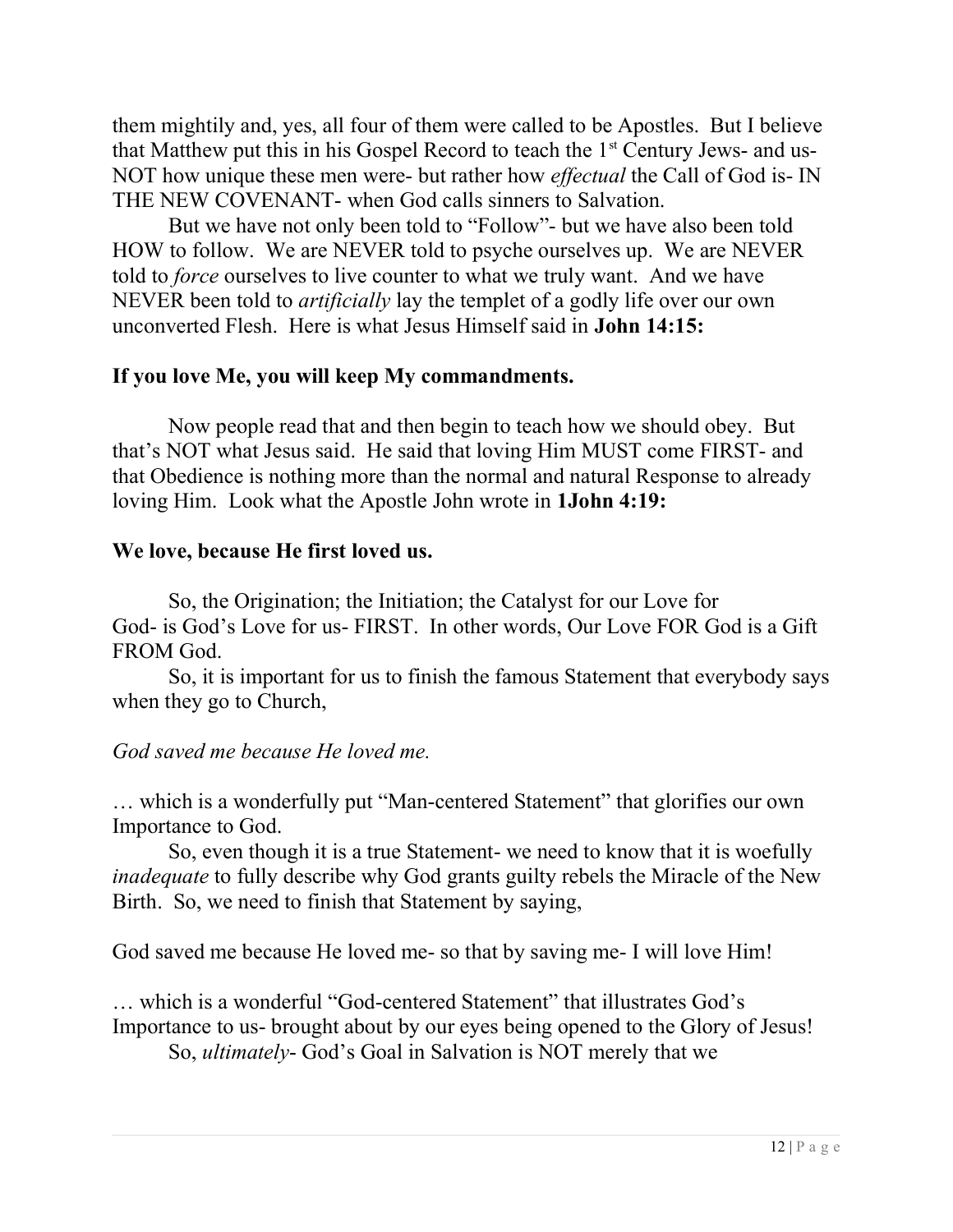miss Hell; or that we pass through pearly gates; or walk on streets of gold; or that we are re-united with loved ones that went before us. All of that is true and all of that is wonderful. But God's primary Goal in Salvation- is God!

God's Goal is that wicked sinners are so radically changed (by what God alone does for them) that they genuinely and truthfully and completely love God (with all their heart, soul, mind, and strength) and that they love their Neighbor as themselves. And then, empowered by that Gift of Love- these people strive to obey the Commands of God. Another way of putting this is to say that God's Goal in Salvation is that we achieve the highest degree of Joy and Satisfaction in following Jesus. And this All begins right here with the Divine Call that brings about the Wonder of the New Birth.

And this is why I have tried to teach you that Love *precedes* Obedience. Loving Jesus comes BEFORE following Him. So, genuinely falling in Love with Jesus MUST come BEFORE we try to obey. And that is illustrated in the way these four men immediately obeyed.

So, what caused their Response? Duty? Obligation? The Fear of Damnation? The Promise of Heaven? Miracles? No. All four men would have been *intimately* aware of what the Old Testament taught as to *how* the Jews entered the Promised Land.

They walked between two mountains. On Mt. Gerizim, six men<sup>1</sup> were constantly heralding the Divine Blessings of Deuteronomy 28 as the Jews entered the Land that God had given them. And on Mt. Ebal- six men<sup>2</sup> were constantly heralding the Curses of that same Chapter. So, they were given that Choice. Obey and be Blessed; or disobey and be Cursed. So, what happened? The Jews broke the Covenant with God; disobeyed the Lord- and fell into the hands of one pagan Gentile Nation after another. So much for human Choice, right? But why didn't they

#### simply obey?

The frightening Reality of the impact of the Fall is that the fallen Nature of all humans is so deep-seated; so pervasive; so all-encompassing- that neither the Divine Promise of unspeakable Joy nor the Threat of frightening and eternal Damnation has the Power to convert a single soul. The Sin-Nature of each man, woman, and child on earth is so much a part of our make-up that seeing Miracles; Signs; Wonders; and Gifts of the Holy Spirit manifested right in front of our eyeswill NOT save a single soul. Angelic visitations can't cause genuine Repentance. And Jesus Himself said in Luke 16:31, if Lost people,

<sup>&</sup>lt;sup>1</sup> Deuteronomy 27:12b: Simeon, Levi, Judah, Issachar, Joseph, and Benjamin

<sup>&</sup>lt;sup>2</sup> Deuteronomy 27:13b: Reuben, Gad, Asher, Zebulun, Dan, and Naphtali.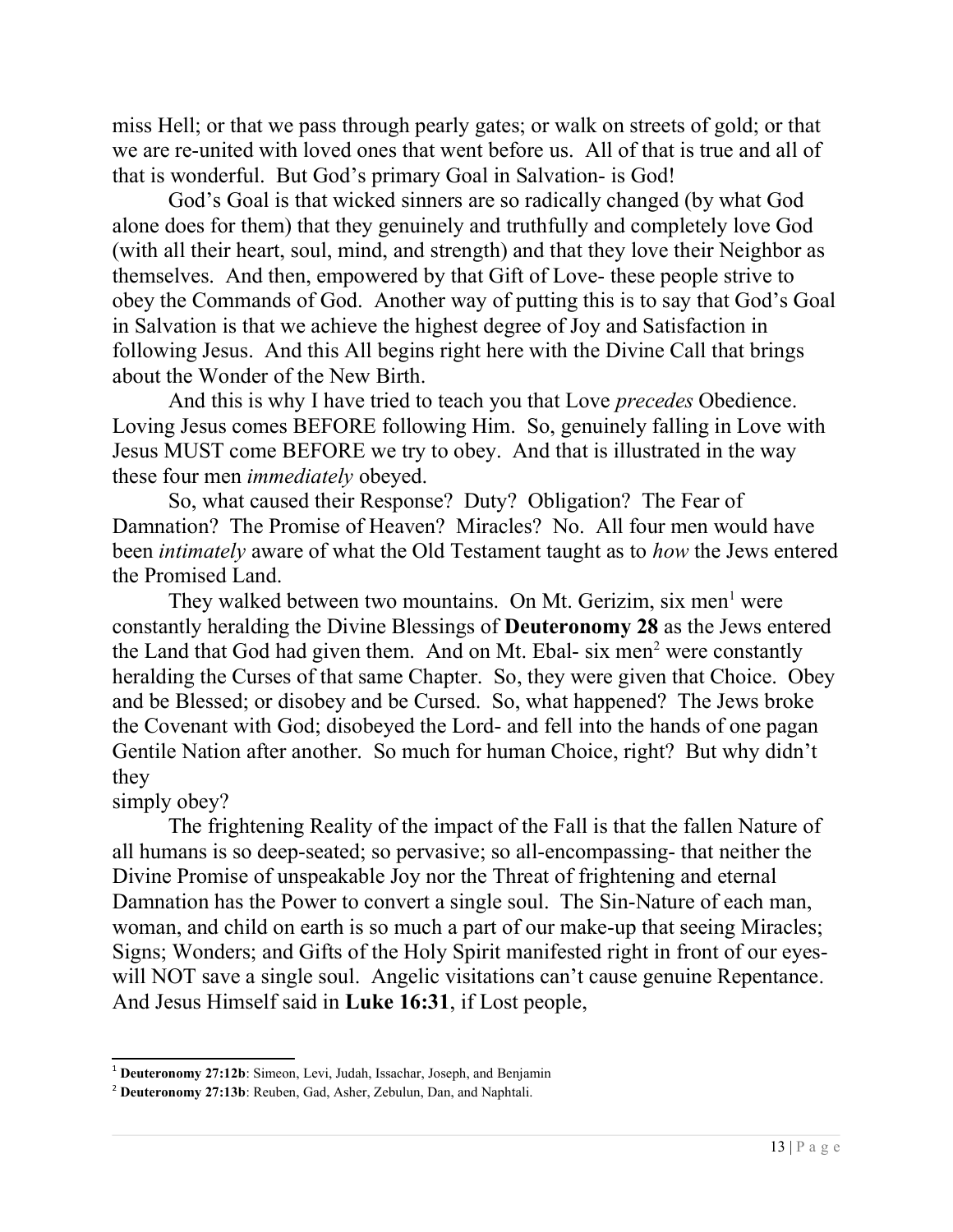## … do not listen to Moses and the Prophets, they will not be persuaded even if someone rises from the dead.

… so, unless they hear the Gospel as it is preached and believe the Gospel- they will die in their Sins. But why is that?

Being Lost is WHO WE ARE- not WHAT WE DO. And unless and until God the Spirit comes to us first- in our Lost Condition- and unless He *forcefully* and *sovereignly* and *supernaturally* and *miraculously* gives us eyes to see; and ears to hear; and a takes out of us a stony heart and gives us a heart of flesh- not a single soul would ever be convicted; not a single soul would ever repent; and not single soul would ever be saved. We MUST be born again!

So, Jesus did NOT hypnotize these men. And Jesus also did NOT make them or force them to do something they didn't want to do. But God DID do something to all four of these men- that *caused* them to *want* to follow Jesus. Hundreds of years before this Moment, the Prophet Ezekiel had foretold of the magnificence of God's Grace in the New Birth when he said this in Ezekiel 36:  $25-27:$ 

25 "Then I will sprinkle clean water on you, and you will be clean; I will cleanse you from all your filthiness and from all your idols.

26 "Moreover, I will give you a new heart and put a new spirit within you; and I will remove the heart of stone from your flesh and give you a heart of flesh.

27 "I will put My Spirit within you and cause you to walk in My statutes, and you will be careful to observe My ordinances.

Because inherent in the Call to Salvation in the New Covenant- is the sovereign Work of God the Holy Spirit- inside the lost person to radically; and supernaturally; and miraculously; transform their "Nature".

Now I use the word, "*Nature*" here to distinguish "*WHAT WE DO*"- from "WHO WE ARE." What WE DO- is our outward, visible Acts- while WHO WE ARE- is the internal, invisible essence of our Being. The New Birth does NOT change what we do. It facilitates what we do- but the New Birth radically changes WHO WE ARE- and WHO WE ARE- transform WHAT WE DO.

So, the Miracle of the New Birth transforms our Nature from being "Fallen" to being "Regenerate". You see, every soul is conceived in his mother's womb as "Fallen". And this "*fallen Nature*" is transferred from one Generation to the nextthrough the Seed of the Father.

And this is why we MUST be born again. And this is also why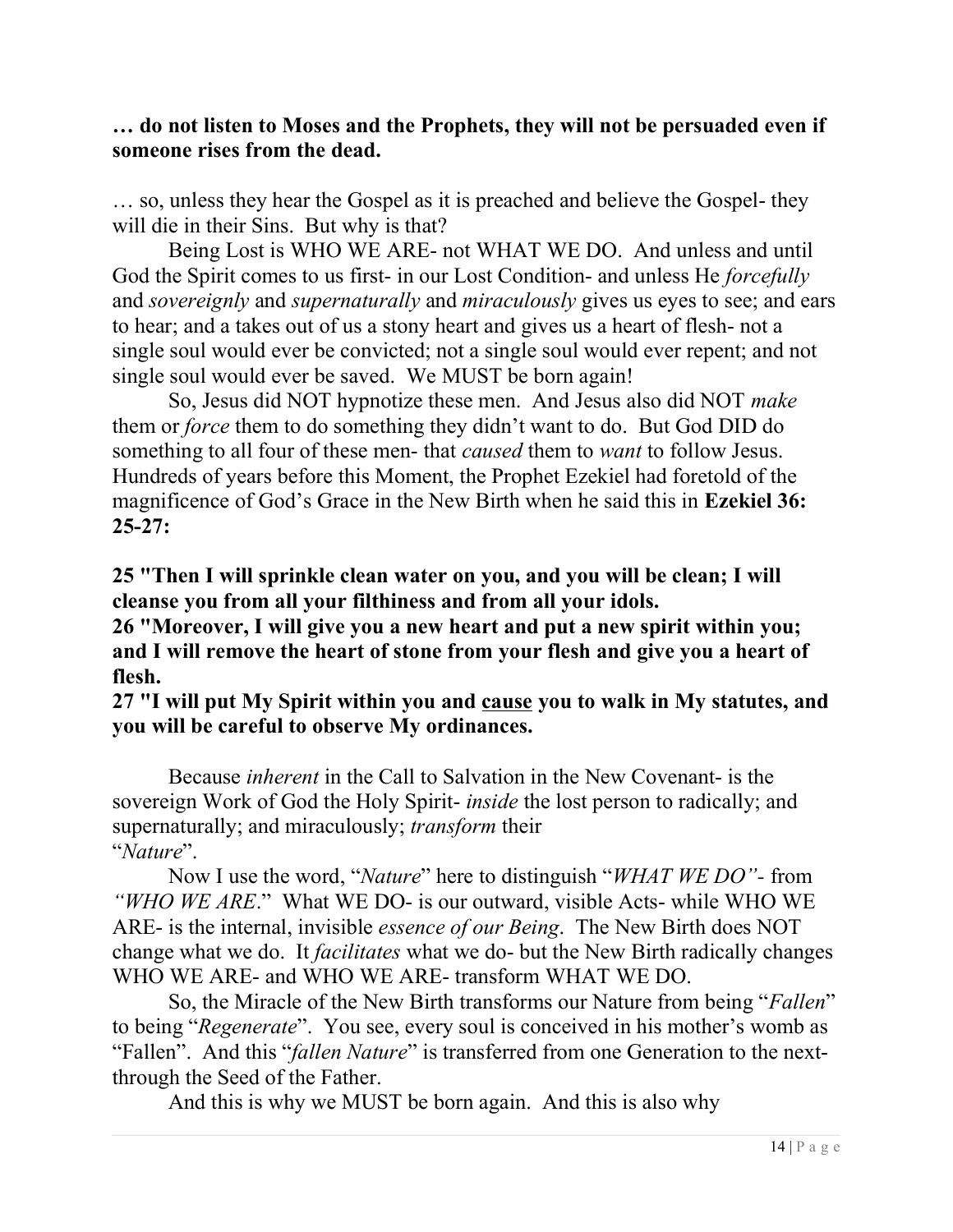God has to initiate our Salvation and why we can't. We must not only get a new "Nature"- but we must also be forgiven of the Sin of Adam as well. And that is done for us through the Miracle of the New Birth! And this shows us an exponential increase in the Activity by the Holy Spirit in the New Covenant that simply didn't exist in the Old.

Remember the Event when John the Baptist baptized Jesus. God the Father had told John that when he saw the Spirit of God come down on a particular Manlike a dove- and REMAIN- John would know that this Man was the long-awaited Messiah.

Now the Bible teaches that Angels are created Beings that are above humans- but *lower* than God. But, even though Angels are *supernatural*- they are NOT now; they *never* have been; and they *never* will be- Deity. So, it is Evil to worship Angels. The worship of Angels is classic Idolatry and is offensive to God. So, while we are amazed at Angels and stand in awe of their Power and Ministrywe do not worship them. In fact, after Jesus returns- God will arrange things in such a way that human beings, who were saved and who were *inferior* to Angels in both Power and Glory- will actually stand in Judgment of them. The Apostle Paul wrote this in 1Corinthians 6:1-3:

1 Does any one of you, when he has a case against his neighbor, dare to go to law before the unrighteous and not before the saints?

2 Or do you not know that the saints will judge the world? If the world is judged by you, are you not competent to constitute the smallest law courts? 3 Do you not know that we will judge angels? How much more matters of this life?

And God used Angels mightily during the Age of the Old or First Covenant. But there was a marked increase in both the number of Angels and the frequency of their manifestation as the Age of the Old Covenant was coming to a close; and the Age that is to come (New Covenant)- was beginning.

John the Baptist's father, Zacharias and Mary, the mother of Jesus saw and spoke with an Angel. Joseph was visited by Angels in dreams. The Shepherds saw and heard the heavenly Host- probably a collection of Angels- when they announced the Birth of Jesus; and the Magi followed a "star" which could have very well been an Angel. And Jesus was comforted by Angels after His Fast in the Wilderness. So, as

the Old Covenant is being replaced by the New Covenant- there is an explosion of angelic Visitations.

Now it should be said here that as Mankind was entering the  $1<sup>st</sup>$  Century- the Jews had developed a very sinful and unbiblical "Appreciation" of Angels. And, in many cases, Angels were actually being worshipped by the Jews. And that is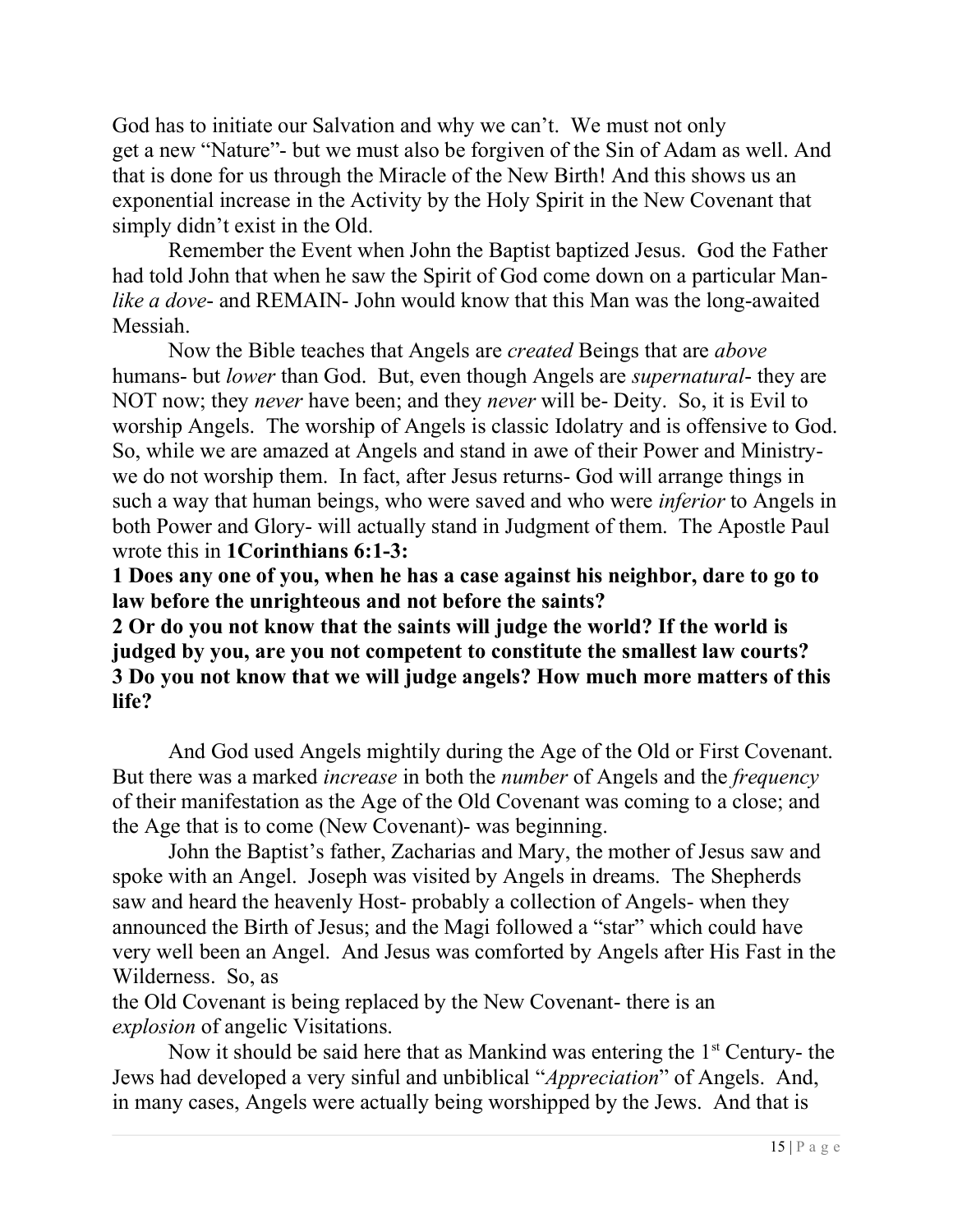why the writer of **Hebrews** went to great lengths to teach that Jesus was superior to Angels, in the first few Chapters of that Epistle.

So, unlike Angels, God the Holy Spirit is fully Deity. He is of the very SAME "Substance" (homoousia); "Essence"; or "Nature" of the one, true, and living God. And also, unlike the Angels- God the Holy Spirit was NEVER created. He always was; is now; and always will be. But, as we have already studied, God the Spirit was NOT intimate; or close; or constant- under the present Age (Old Covenant) as He is during the Age of the New Covenant.

So, one thing that is so radically different in the "Age" of the New Covenant (the Church Age)- as opposed to the "Age" of the Old Covenant- is the ongoing; pervasive; powerful; personal; and effectual "WORKING" of God the Holy Spirit upon the chosen elect. He will no longer simply be around them or come down on occasion and then go back up. But now the  $3<sup>rd</sup>$  Person of the Godhead will actually dwell INSIDE each genuine believer- *leading* them; and *empowering* them to love and obey and follow Jesus.

But it is a sad Commentary that the very "Movement", that began in the mid 1800's and that exists today, that "hangs their hat" on the Holy Spirit and His Gifts (Pentecostalism)- has an unbiblical and warped understanding of His fundamental Purpose. The Main Purpose of the entire Ministry of God the Holy Spirit is to exalt Jesus- NOT Himself. He exists to bring people to Jesus and to empower people to obey Him. And God the Spirit exists to cause human beings to see Jesus in His Glory; to love what they see; and to be changed into what they see.

So, ALL His Gifts; ALL His Power; All His entire Ministry- is to help people SEE and ENJOY and OBEY Jesus! He NEVER brings attention to Himself.

So, as we continue to "journey" through the Gospel of Matthew and as we see the New Covenant totally and permanently replace the Old Covenant- we will see the imprint of God the Holy Spirit in every area.

And it began as Jesus was led by God the Spirit to go into the Wilderness to be tempted of the devil. And now we see the Holy Spirit involved in the lives of these four fishermen, who were empowered and enabled to first, hear the Call of God to them; and then to see Jesus as Worth everything; which caused them to immediately obey. Truly God the Holy Spirit was at work in their lives!

Amen. Let's pray.

© 2021-2022 by The Covenant of Peace Church. All rights reserved. Printed in the United States of America

The Covenant of Peace Church PO Box 2906 Gulfport, Mississippi 39505 www.covenantofpeace.net